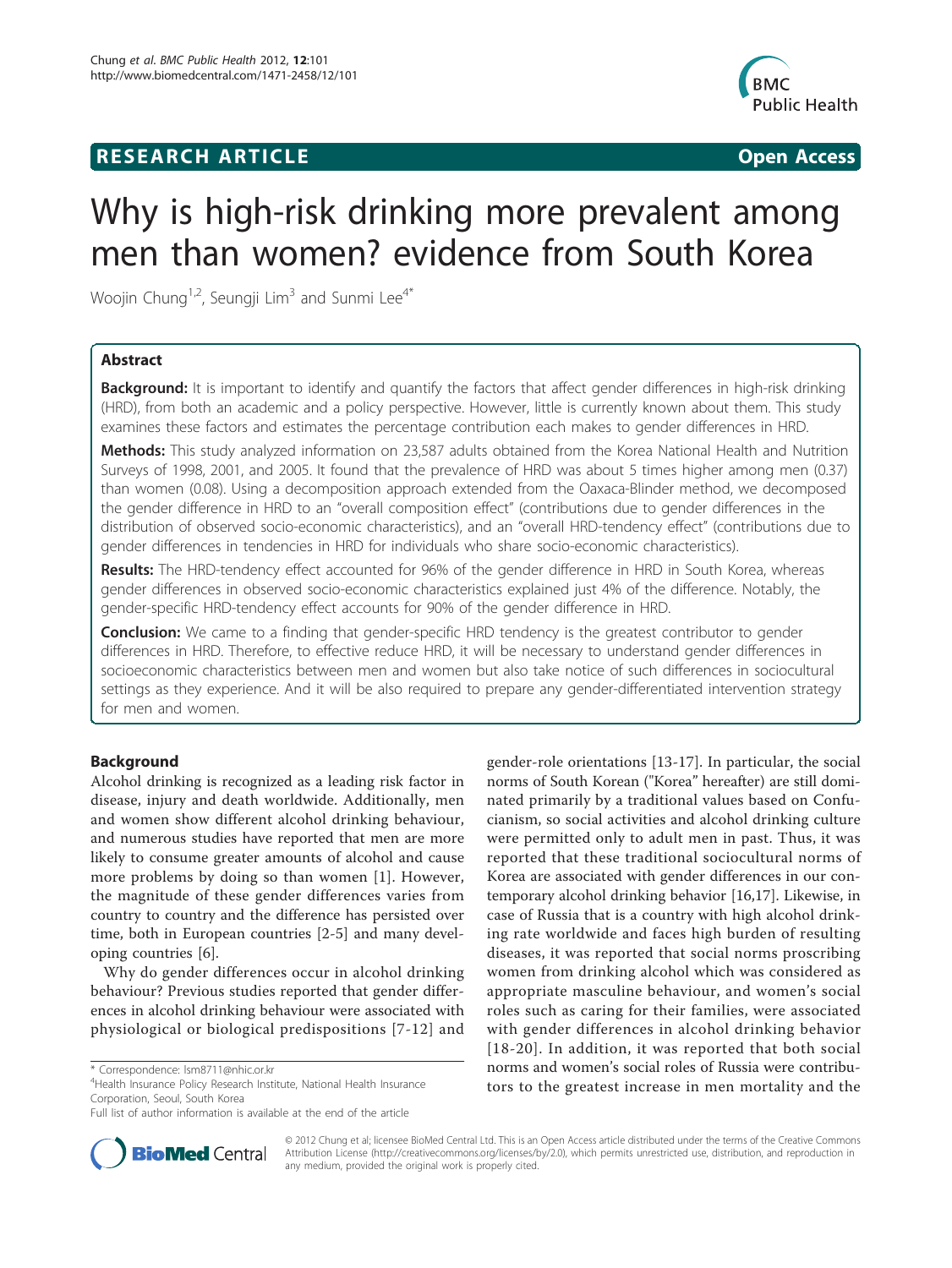highest men/women differences in life expectancy around the world [\[18,21](#page-9-0)].

Meanwhile, other studies have concluded that, regardless of gender, a person's socio-economic characteristics are closely associated with men/women alcohol drinking behaviour. Most previous studies indicated that excessive alcohol drinking decreased with age or related to the inverted U-shape in both men and women [[18,22-24\]](#page-9-0), although there were differences in the significance. In general, alcohol drinking is higher in unmarried persons [[18,25](#page-9-0),[26\]](#page-9-0). By gender, a men's marital status made little difference to his drinking behaviour, while a women's excessive alcohol drinking increased when she was single, separated, divorced, or widowed [[22](#page-9-0),[23](#page-9-0)]. The relationship between education level and drinking behaviour was mixed. In some studies, a lower level of education led to greater alcohol drinking in both men and women [[22](#page-9-0),[27-](#page-9-0)[30\]](#page-10-0). However, some studies have suggested that better educated women are more likely to abuse alcohol than their less well educated counterparts [[31](#page-10-0)]. The relationship between occupation and drinking behavior was unclear, but many studies found that alcohol drinking increased with unemployment [[2,](#page-9-0)[32-34](#page-10-0)]. By income level, alcohol drinking in both men and women was most likely to rise when there were economic difficulties [[22,23,](#page-9-0)[35](#page-10-0)]. The relationship between obesity and drinking behavior was unclear, although excessive alcohol drinking led to a higher body mass index (BMI), or a J-shaped relationship was observed [[36-38\]](#page-10-0). Heavier stress levels correlated with greater alcohol drinking [\[18](#page-9-0)[,29](#page-10-0)].

The per capita pure alcohol consumption of Korea adults of 15 years or older amounted to 19.9 l per annum, which stands at significantly higher level than worldwide average (6.1 l) and Western Pacific region's average (6.2 l) [[39\]](#page-10-0). Accordingly, Korea's socio-economic cost of alcohol drinking, which includes medical care utilization, productivity reduction, premature death, property loss and administration processing, accounts for 2.9% of Korea's GDP [[40\]](#page-10-0). This indicates that Korean people suffer from the very serious adverse effects of alcohol drinking in comparison with other countries [\[40](#page-10-0)]. It is estimated that such an excessive alcohol drinking and the resulting adverse effects are possibly attributed to Korean culture, which is very generous to alcohol drinking. For Korean men, it is notable that alcohol is a social lubricant, and alcohol consumption is considered essential to many business and social gatherings. Conversely, Korean women very rarely joined social activities and were excluded from the mendriven culture of alcohol drinking, because they were traditionally expected to rear and take care of children at home, and help husbands and parents-in-law. Lately, however, there has been a rapidly increasing number of Korean women who have joined business and social activities, and young Korean women take a more positive part in social activities for their economic causes and self-realization, so there is a rapidly increasing rate of alcohol consumption in recent years than before. Although the proportion of men that engage in excessive alcohol drinking is usually much higher than that of women, Korea has undergone a notable transition in the incidence of drinking in men versus women. In practice, the prevalence of drinking (the rate of drinkers who drank alcohol once or more times during the last month) in Korean adult men at age of 20 or older increased from 74.8% in 1992 to 76.3% in 2005, whereas it rose noticeably from 21.7 to 40.8% in Korean adult women of the same age group [[41](#page-10-0)].

In this study, high-risk drinking ("HRD" hereafter) means the level of excessive alcohol drinking which is likely to cause chronic problems (e.g. cancers, alcoholic psychosis and dependence, cardiovascular diseases, etc.), as well as acute problems (e.g. accidental fall, fire, drowning, industrial accidents, violence, etc.). Many prior studies propose an international cut-off of HRD resulting in these acute and chronic problems, viz. pure alcohol consumption over 60 g per drinking day (men) and over 40 g per drinking day (women) [[42-44](#page-10-0)]. However, there is little definite information on the relationship between socioeconomic characteristics and HRD in Korea or on gender differences. Thus, it is important to identify and quantify factors that affect gender differences in HRD in Korea, from both an academic and a policy perspective. In this study, we examined these factors and estimate the percentage contribution each makes to gender differences in HRD.

#### Methods

#### Data source and study sample

We have analyzed data collected from the Korea National Health and Nutrition Examinations Surveys ("KNHNES" hereafter) of 1998, 2001, and 2005 [[41,45,46\]](#page-10-0). KNHNES is the largest-scale nationwide survey of all health-related surveys conducted in Korea. The first survey of KNHNES was conducted in 1998, and has subsequently been conducted every 3 years. It consists of a health examination, health and nutrition behaviour questionnaire survey, which are conducted by interviewers who visit interviewees on site; and it also identifies useful information on socio-economics, demographics, health and lifestyle factors. All findings produced from this survey were used as reference materials with a view to setting and assessing new goals for better national health and developing effective health promotion programs. Furthermore, the results contribute to ensuring that Korea, an OECD member country, provides comparable statistic data for the international society. Some 4,395 households in 1998, 4,400 in 2001, and 4,600 in 2005 were randomly sampled from all prefectures. The respective response rates were 95.2, 88.5, and 92.7%. We analyzed 23,587 individuals aged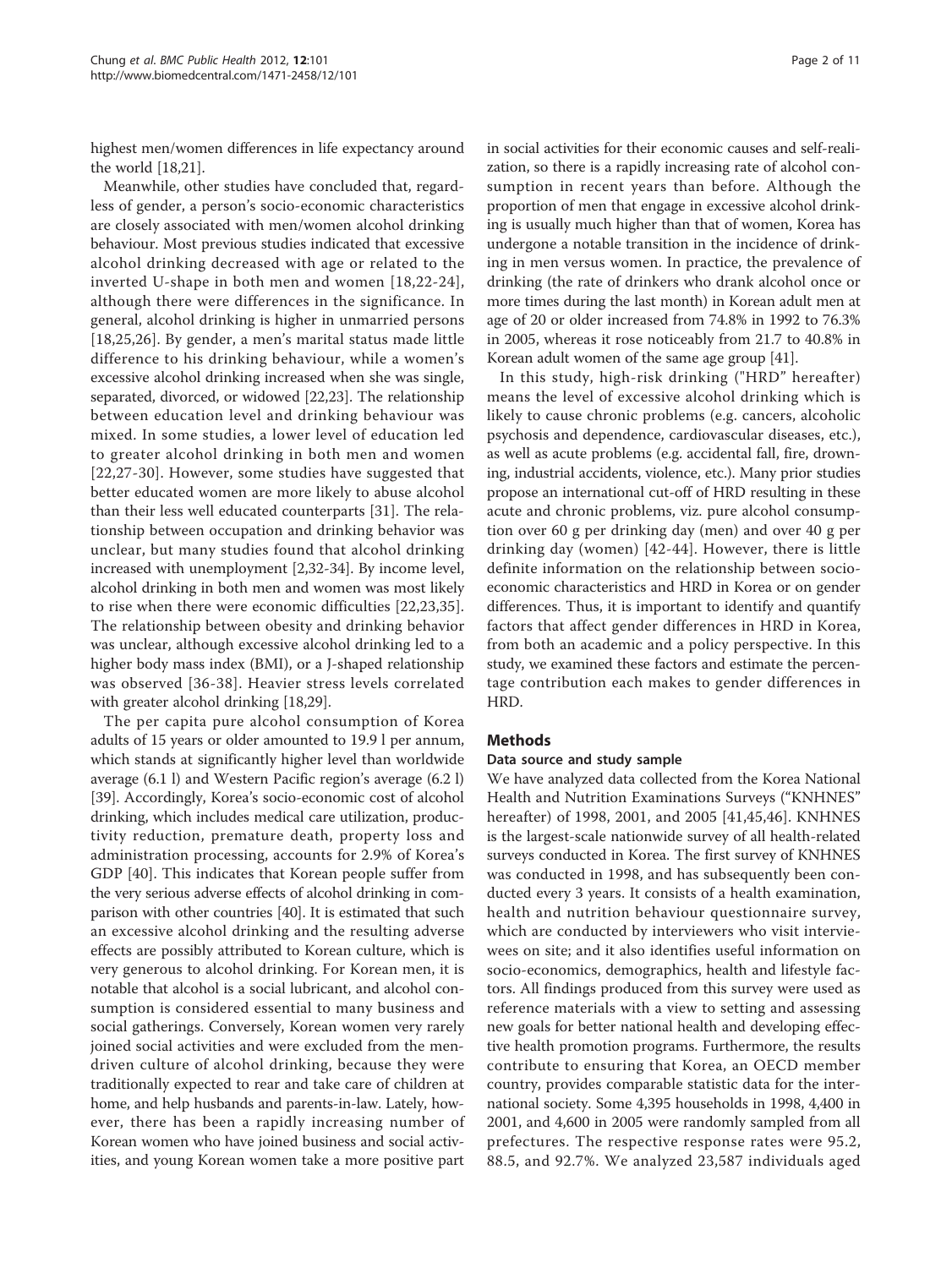20 years or over (10,796 men and 12,791 women) who provided information on drinking and characteristics potentially related to drinking. We received approval from the Institutional Review Board to review, analyze, and report on these data.

#### Measures and variables

Our dependent variable is whether a person engages in HRD. In this study, HRD means the level of excessive alcohol drinking which is likely to cause chronic problems (e.g. cancers, alcoholic psychosis and dependence, cardiovascular diseases, cerebral apoplexy, gastritis and pancreatitis, etc.), as well as acute problems (e.g. accidental fall, fire, drowning, industrial accidents, suicide, violence, child abuse, etc.). Many prior studies, including reports by WHO, propose an international cut-off of HRD resulting in these acute and chronic problems, viz. pure alcohol consumption over 60 g per drinking day (men) and over 40 g per drinking day (women) [\[42-44](#page-10-0)]. Thus, HRD in this study was defined as drinking > 60 g pure alcohol per drinking day for men and > 40 g for women. Therefore, the level of HRD in Korea amounts to over 5 cups of beer ( $>$  330 ml  $\times$  5) or 8 cups of soju ( $>$  50 ml  $\times$  8) per drinking day for men and also amounts to over 3 cups of beer (> 330 ml  $\times$  3) or 5 cups of soju ( $>$  50 ml  $\times$  5) per drinking day for women. We calculated pure alcohol consumption as recommended by WHO: Pure alcohol consumption = alcohol consumption per drinking day (ml)  $\times$  alcohol concentration by type of beverage  $%$   $\times$  specific gravity of alcohol (0.79 g/ml ethanol).

Explanatory variables for the analysis included age, marital status, education level, occupational status, household income, body mass index (BMI), stress level and survey year. The variables that turned out to be examinable in the Korea National Health and Nutrition Examinations Surveys were selected as independent variables among the variables that were linked to HRD in previous studies. Individuals were divided into 5 age groups: < 30, 30-39, 40-49, 50-59, and 60+ years. They were also grouped according to marital status: married and non-married (never married, separated, widowed or divorced). Education level was divided into lower than college level and college level or higher. Occupational status was classified into 3 groups: non-manual labor, manual labor, and unemployed. Non-manual labour included managers, professionals, technicians and clerks, whereas manual labour included service and sales workers, agricultural and fishery workers, crafts and related trade workers, plant and machine operators and assemblers and elementary occupations. Those who were not in the labour market (retired, students and housewives) were categorized as unemployed. To adjust for household size, the monthly household income was divided by the square root of the household size [[47](#page-10-0)] and categorized into quartiles according to information on the distribution of the income at each survey year. BMI was categorized into 4 groups: < 20 (underweight), 20-24 (normal weight), 25-29 (overweight), and 30+ (obese). Stress level was divided into 4 groups. The subjects were asked how much stress they usually suffered in daily routine life and they were asked to choose their answer from among the 4 choices given: very low, low, high, and very high. Variables indicating survey year were included to capture the effect of any time trend.

#### Normalized, detailed decomposition approach

To decompose factors underlying gender differences in HRD and to obtain the separate contributions of factors we used a normalized, detailed decomposition approach [[48\]](#page-10-0), extended from the Oaxaca-Blinder method [\[49,50](#page-10-0)]. This approach overcame both the "path dependence" problem of non-linear models, in which the independent contribution of one variable to a different variable depends on the values of the other variables, on the order in which these variables are entered in the decomposition, and on the "identification" problem in which the contributions of sets of dummy variables vary with the choice of reference groups [[48](#page-10-0)].

In the decomposition process, we decomposed the gender difference in HRD into an "overall composition effect" and an "overall HRD-tendency effect." The overall composition effect denotes contributions due to gender differences in the distribution of observed socio-economic characteristics. The overall HRD-tendency effect was again decomposed into a "pure HRD-tendency effect" and a "gender-specific HRD-tendency effect." A pure HRDtendency effect denotes contributions associated with gender differences in HRD-tendency due solely to socioeconomic characteristics. A gender-specific HRD-tendency effect represents contributions due to gender differences in gender-specific constant terms. Thus, it represents a component influencing HRD-tendency that cannot be attributed to gender differences in socio-economic characteristics or pure tendencies. The decomposition approach used here is summarized as follows.

We assume that there are N (indexed,  $i = 1$  ... N) persons in 2 mutually exclusive and collectively exhaustive groups,  $k = 1$  (men) or 2 (women), each group containing Nk persons. We define the variable  $S_i^k$  as  $S_i^k = 1$ , if person i of group k engages in HRD and  $S_i^k = 0$ , if (s)he does not. When a multivariate logistic model is used, the predicted probability of a person engaging in HRD is

$$
\Pr\left(S_{i}=1\right)=\frac{\exp\left(\mathbf{X}_{i}^{k}\hat{\beta}^{k}\right)}{1+\exp\left(\mathbf{X}_{i}^{k}\hat{\beta}^{k}\right)}=F\left(\mathbf{X}_{i}^{k}\hat{\beta}^{k}\right)
$$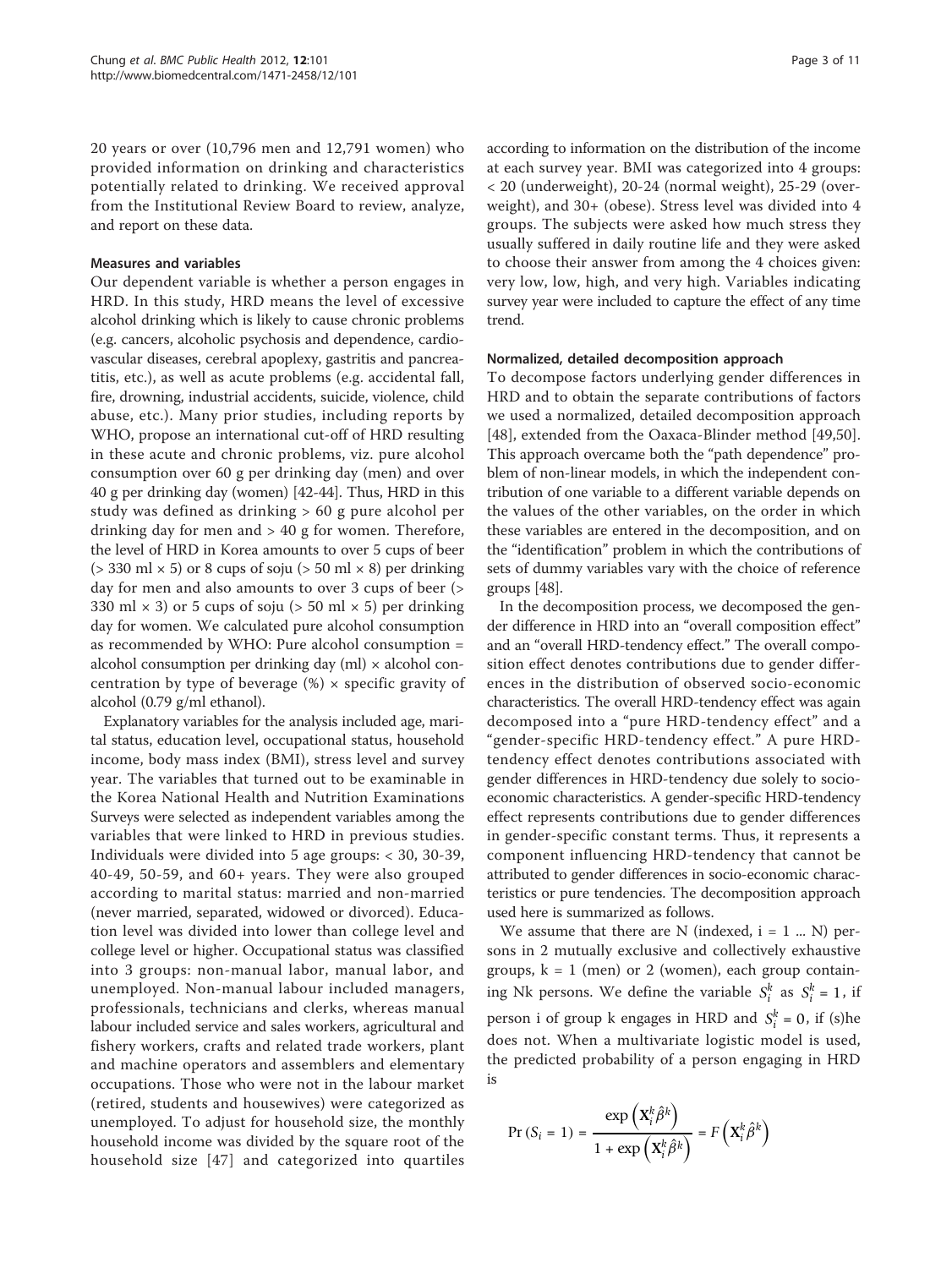where  $\mathbf{X}_i^k = X_{ij}$  (j = 1... J) represents the vector of observed characteristics, for the person, on J variables, which determine the probability of a person engaging in HRD, and  $\hat{\beta}^k = \beta_j^k$  (j = 1... J) is the associated vector of coefficient estimates for the person. The average probability of persons from group k engaging in HRD is

$$
\bar{P}\left(\mathbf{X}_{i}^{k}, \hat{\beta}^{k}\right) = N_{k}^{-1} \sum_{i=1}^{N_{k}} F\left(\mathbf{X}_{i}^{k} \hat{\beta}^{k}\right)
$$

Here, the difference in the observed proportion of persons engaging in HRD between the two groups  $\left(\bar{S}_k\right)$  is equal to the difference in the average predicted probability from models estimated for the 2 groups, or

$$
\bar{S}_1 - \bar{S}_2 = \bar{P}\left(X_i^1, \hat{\beta}^1\right) - \bar{P}\left(X_i^2, \hat{\beta}^2\right)
$$
 (1)

If we need to decompose the overall difference into components that reflect the differences in population composition and the differences in tendency (coefficients) between the 2 groups, Eq. (1) can be rewritten as

$$
\bar{S}_1 - \bar{S}_2 = \left\{ \bar{P} \left( \mathbf{X}_i^1, \hat{\beta}^1 \right) - \bar{P} \left( \mathbf{X}_i^2, \hat{\beta}^1 \right) \right\} + \left\{ \bar{P} \left( \mathbf{X}_i^2, \hat{\beta}^1 \right) - \bar{P} \left( \mathbf{X}_i^2, \hat{\beta}^2 \right) \right\} \tag{2}
$$

The first term appearing in the sum in Eq. (2) is the portion of the differential attributed to differences in population composition, which is the predicted probability of engaging in HRD of Group 1 minus the predicted probability of Group 2, if Group 2 faces the same tendency as Group 1. This component reflects the contribution to differences that would have occurred if the 2 groups differed only with respect to population composition. The second term in Eq. (2) is the portion of the differential attributed to differences in tendency, which assesses a change in HRD that would have occurred if group characteristics were held fixed at the levels of Group 2. To obtain the contribution of each independent characteristic on the component of the difference in a person engaging in HRD, we partitioned the portion of the differential attributed to changes in population composition and the portion of the differential due to changes in tendency into components that reflect the unique contribution of the math covariate by a weighting component. The weighting component for the first portion is

$$
W_{\Delta x_j} = \frac{\left(\bar{x}_{1_j} - \bar{x}_{2_j}\right) b_{1_j}}{\sum_{j=1}^J \left(\bar{x}_{1_j} - \bar{x}_{2_j}\right) b_{1_j}}
$$

and that for the second portion is

$$
W_{\Delta b_j} = \frac{\bar{x}_{2_j} (b_{1_j} - b_{2_j})}{\sum_{j=1}^J \bar{x}_{2_j} (b_{1_j} - b_{2_j})}
$$

here 
$$
\sum_{j=1}^{J} W_{\Delta x_j} = \sum_{j=1}^{J} W_{\Delta b_j} = 1.
$$

Because the estimates do not provide information concerning the precision of the contributions to the difference in persons engaging in HRD, we derived the standard errors of the detailed contributions for each component and conducted significance testing using the delta method [\[51\]](#page-10-0).

#### Analytic procedures

First, we tested gender differences in the observed socioeconomic characteristics (composition) and gender differences for the prevalence of HRD using a t-test. Second, multivariate logistic regression analyses were used to calculate the adjusted odds ratio with 95% confidence intervals for the association between characteristics and HRD of subjects. This was done separately for men and women using the same variables for easy comparison. Third, potential multi-collinearity was checked and discarded independent variables that resulted in values of the variance inflation factor > 2.5 from each multivariate logistic regression model [[52](#page-10-0)]. Finally, to decompose the main factors underlying gender differences in HRD and obtain the separate contributions of each factor, the normalized detailed decomposition approach mentioned previously was used.

## Results

Table [1](#page-4-0) shows the gender differences in socio-economic characteristics and prevalence of HRD. Regarding characteristic composition, compared with women, men had a significantly higher proportion in persons aged 30-49 years, married, with a college or higher level of education, having a job, belonging to the highest and second highest quartile group of household income, and having a BMI below 20.

The proportion of HRD was about 5 times higher in men (0.374) than women (0.076), and the gender difference in HRD was 0.298. In every socio-economic category, the proportion of HRD was much higher in men than women, and significant gender differences were found between them. In particular, the largest gender difference in HRD was in persons having a BMI > 30 (0.386), whereas the smallest gender difference was seen in persons aged 60 years or over (0.201).

Table [2](#page-5-0) shows the adjusted odds ratio of HRD and its 95% confidence interval in men and women. In men, age had a negative association with HRD, but the pattern was much clearer in women than in men. Being married decreased the likelihood of HRD more conspicuously in women than men. A higher level of education significantly reduced the likelihood of HRD in women, but was not significant in men. Having a manual labour job had a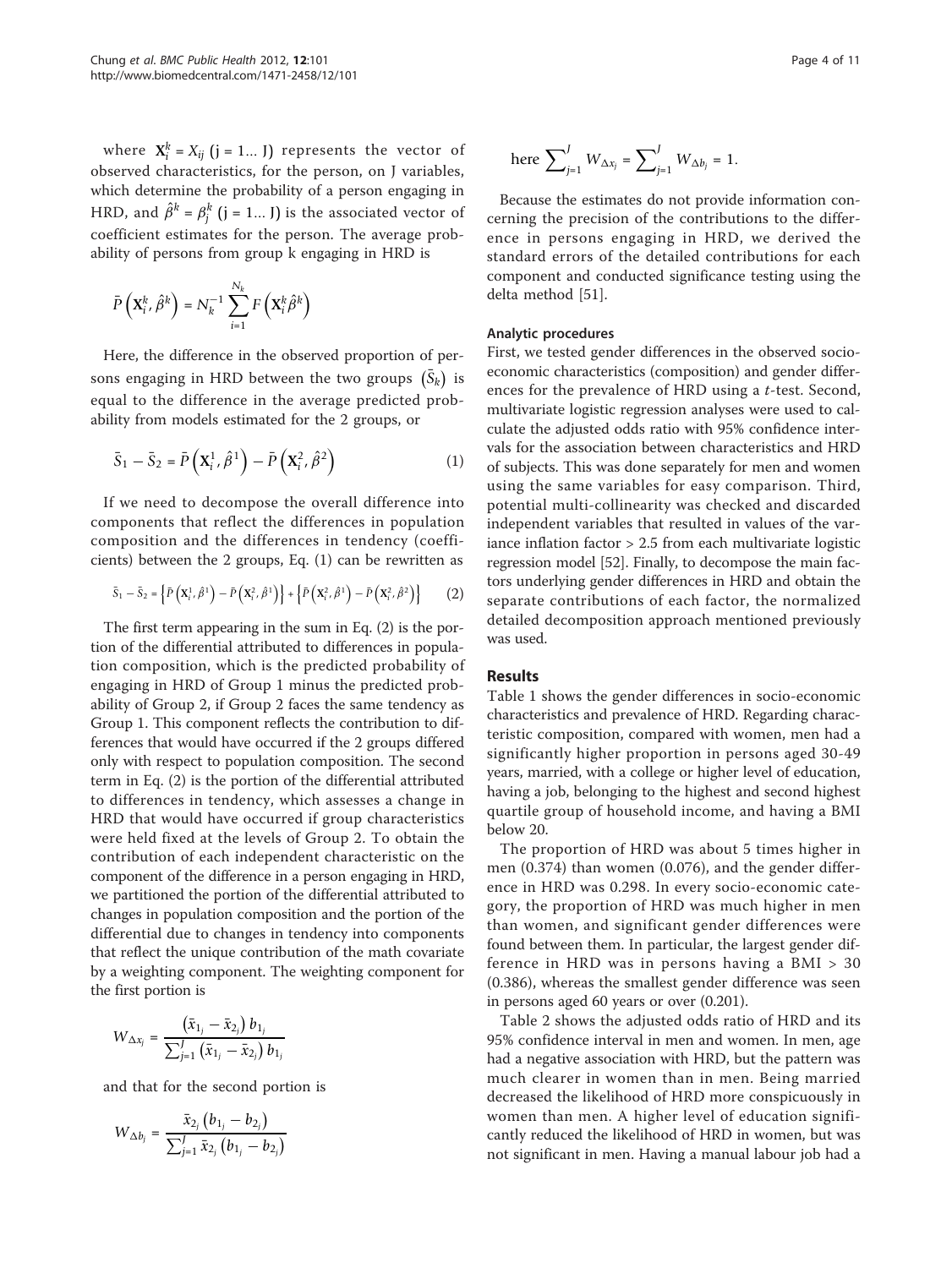#### <span id="page-4-0"></span>Table 1 Descriptive statistics (n = 23587)

|                       | Composition (%) |                |                   |          | High-risk Drinking (%) |                |                   |          |  |
|-----------------------|-----------------|----------------|-------------------|----------|------------------------|----------------|-------------------|----------|--|
|                       | <b>Males</b>    | <b>Females</b> | <b>Difference</b> | p-value  | <b>Males</b>           | <b>Females</b> | <b>Difference</b> | p-value  |  |
| ail                   |                 |                |                   |          | 0.374                  | 0.076          | 0.298             | < 0.0001 |  |
| Age (years)           |                 |                |                   |          |                        |                |                   |          |  |
| < 30                  | 0.167           | 0.175          | $-0.008$          | 0.1100   | 0.418                  | 0.179          | 0.239             | < 0.0001 |  |
| 30-39                 | 0.251           | 0.235          | 0.016             | 0.0057   | 0.431                  | 0.077          | 0.355             | < 0.0001 |  |
| 40-49                 | 0.243           | 0.221          | 0.022             | < 0.0001 | 0.423                  | 0.076          | 0.347             | < 0.0001 |  |
| 50-59                 | 0.157           | 0.149          | 0.007             | 0.1154   | 0.343                  | 0.044          | 0.300             | < 0.0001 |  |
| $\geq 60$             | 0.184           | 0.221          | $-0.037$          | < 0.0001 | 0.218                  | 0.017          | 0.201             | < 0.0001 |  |
| Marital status        |                 |                |                   |          |                        |                |                   |          |  |
| Non-married           | 0.249           | 0.320          | $-0.071$          | < 0.0001 | 0.415                  | 0.121          | 0.294             | < 0.0001 |  |
| Married               | 0.751           | 0.680          | 0.071             | < 0.0001 | 0.360                  | 0.055          | 0.305             | < 0.0001 |  |
| Education             |                 |                |                   |          |                        |                |                   |          |  |
| Lower than college    | 0.648           | 0.774          | $-0.127$          | < 0.0001 | 0.359                  | 0.066          | 0.293             | < 0.0001 |  |
| College or higher     | 0.352           | 0.226          | 0.127             | < 0.0001 | 0.400                  | 0.111          | 0.290             | < 0.0001 |  |
| Occupational status   |                 |                |                   |          |                        |                |                   |          |  |
| Unemployed            | 0.222           | 0.537          | $-0.316$          | < 0.0001 | 0.316                  | 0.059          | 0.257             | < 0.0001 |  |
| Non-manual occupation | 0.233           | 0.124          | 0.109             | < 0.0001 | 0.398                  | 0.132          | 0.266             | < 0.0001 |  |
| Manual occupation     | 0.546           | 0.339          | 0.207             | < 0.0001 | 0.387                  | 0.083          | 0.304             | < 0.0001 |  |
| Household income      |                 |                |                   |          |                        |                |                   |          |  |
| Lowest quartile       | 0.214           | 0.251          | $-0.036$          | < 0.0001 | 0.319                  | 0.057          | 0.262             | < 0.0001 |  |
| 2nd lowest quartile   | 0.259           | 0.255          | 0.004             | 0.4481   | 0.363                  | 0.080          | 0.283             | < 0.0001 |  |
| 2nd highest quartile  | 0.262           | 0.248          | 0.014             | 0.0112   | 0.403                  | 0.088          | 0.315             | < 0.0001 |  |
| Highest quartile      | 0.264           | 0.247          | 0.018             | 0.0021   | 0.401                  | 0.080          | 0.321             | < 0.0001 |  |
| Body mass index       |                 |                |                   |          |                        |                |                   |          |  |
| < 20                  | 0.349           | 0.313          | 0.036             | < 0.0001 | 0.386                  | 0.114          | 0.273             | < 0.0001 |  |
| $20 - 24$             | 0.425           | 0.454          | $-0.029$          | < 0.0001 | 0.337                  | 0.056          | 0.281             | < 0.0001 |  |
| $25 - 29$             | 0.208           | 0.206          | 0.002             | 0.6573   | 0.418                  | 0.059          | 0.360             | < 0.0001 |  |
| $\geq 30$             | 0.018           | 0.027          | $-0.009$          | < 0.0001 | 0.492                  | 0.106          | 0.386             | < 0.0001 |  |
| <b>Stress</b>         |                 |                |                   |          |                        |                |                   |          |  |
| Very low              | 0.157           | 0.162          | $-0.006$          | 0.2300   | 0.305                  | 0.046          | 0.259             | < 0.0001 |  |
| Low                   | 0.488           | 0.485          | 0.003             | 0.6490   | 0.367                  | 0.073          | 0.294             | < 0.0001 |  |
| High                  | 0.291           | 0.289          | 0.001             | 0.8484   | 0.409                  | 0.092          | 0.316             | < 0.0001 |  |
| Very high             | 0.065           | 0.063          | 0.002             | 0.6074   | 0.434                  | 0.104          | 0.330             | < 0.0001 |  |
| Survey year           |                 |                |                   |          |                        |                |                   |          |  |
| 1998                  | 0.367           | 0.356          | 0.012             | 0.0626   | 0.343                  | 0.029          | 0.314             | < 0.0001 |  |
| 2001                  | 0.313           | 0.313          | 0.000             | 0.9966   | 0.354                  | 0.072          | 0.282             | < 0.0001 |  |
| 2005                  | 0.320           | 0.332          | $-0.012$          | 0.0571   | 0.429                  | 0.131          | 0.298             | < 0.0001 |  |

Notes: Standard deviations are in parentheses; a non-married marital status includes never-married, separated, widowed, and divorced participants; unemployed includes students and housewives; household income is standardized by household size; and p-values for mean differences are based on the t-test.

positive impact on engaging in HRD, but this was stronger in women than men. The level of income was significantly and positively associated with HRD in men, but not in women. The pattern of association of BMI with HRD was irregular, but was approximately U-shaped. A higher level of stress was positively associated with HRD, but the positive association was stronger in women than men. During the period from 1998 to 2005, the likelihood of HRD rose in men and women, but the increase was faster in women than men. However, Table [2](#page-5-0) shows differences between men and women in the odds ratio and the significance of socio-economic factors to explain their high-risk drinking. This finding may partially explain differences in HRD between men and women. On the other hand, it may support the fact that socioeconomic factors and their associated likelihood of HRD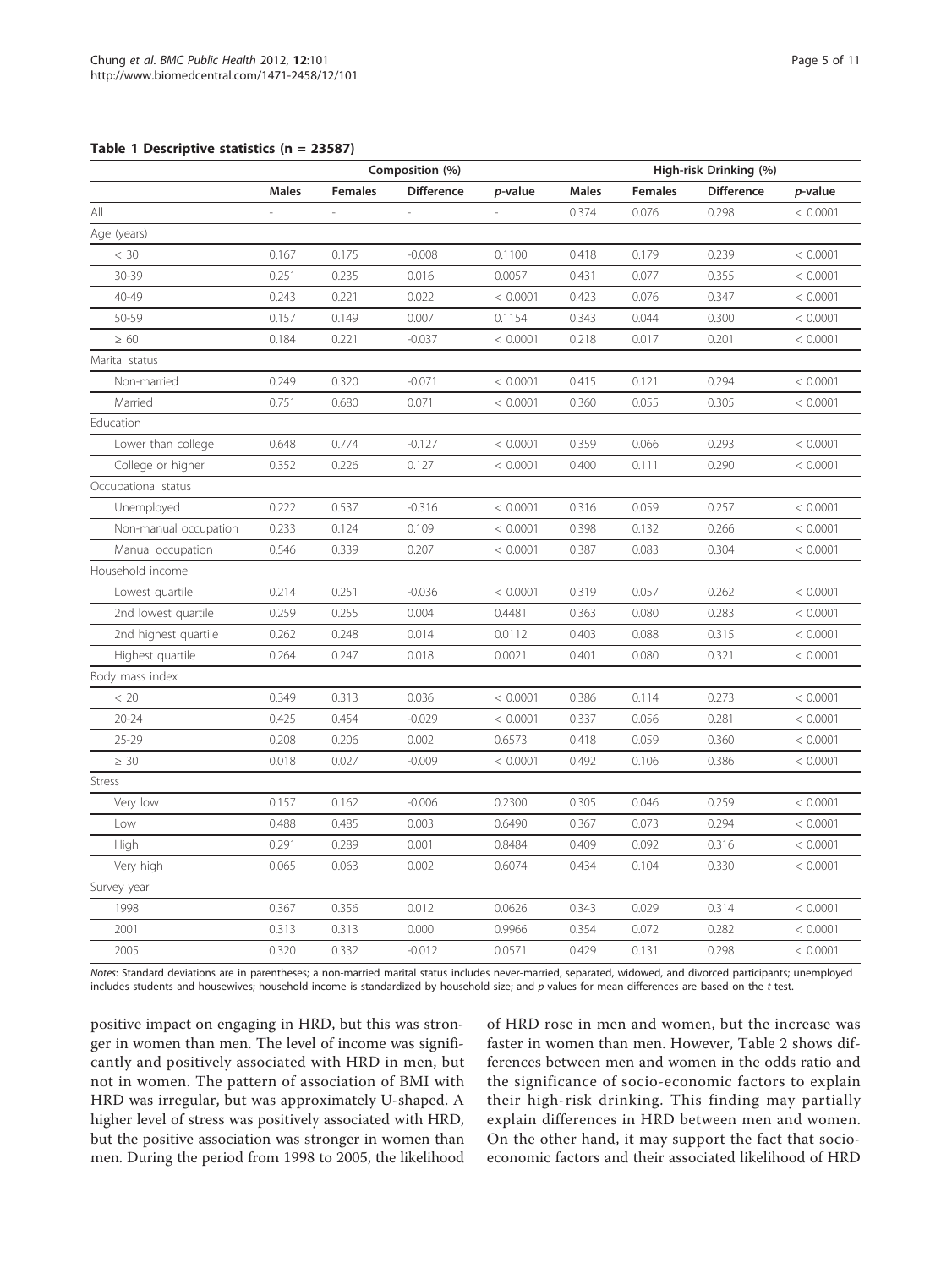<span id="page-5-0"></span>

| Table 2 Factors influencing high-risk drinking (n = 23587) |  |  |  |  |  |
|------------------------------------------------------------|--|--|--|--|--|
|------------------------------------------------------------|--|--|--|--|--|

|                      |       | Males ( $n = 10796$ ) |          |       | Females ( $n = 12791$ ) |          |  |  |  |
|----------------------|-------|-----------------------|----------|-------|-------------------------|----------|--|--|--|
|                      | OR    | 95% CI                | p-value  | OR    | 95% CI                  | p-value  |  |  |  |
| Age (years)          |       |                       |          |       |                         |          |  |  |  |
| < 30                 | 1.000 |                       |          | 1.000 |                         |          |  |  |  |
| $30 - 39$            | 1.034 | 0.893-1.197           | 0.6566   | 0.513 | 0.416-0.634             | < 0.0001 |  |  |  |
| 40-49                | 0.978 | 0.834-1.145           | 0.7795   | 0.405 | 0.322-0.509             | < 0.0001 |  |  |  |
| 50-59                | 0.705 | 0.594-0.838           | < 0.0001 | 0.195 | 0.146-0.260             | < 0.0001 |  |  |  |
| $\geq 60$            | 0.412 | 0.344-0.493           | < 0.0001 | 0.060 | 0.043-0.085             | < 0.0001 |  |  |  |
| Marital status       |       |                       |          |       |                         |          |  |  |  |
| Non-married          | 1.000 |                       |          | 1.000 |                         |          |  |  |  |
| Married              | 0.872 | 0.773-0.984           | 0.0266   | 0.461 | 0.386-0.550             | < 0.0001 |  |  |  |
| Education            |       |                       |          |       |                         |          |  |  |  |
| Lower than college   | 1.000 |                       |          | 1.000 |                         |          |  |  |  |
| College or higher    | 0.949 | 0.855-1.052           | 0.3192   | 0.667 | 0.555-0.801             | < 0.0001 |  |  |  |
| Occupation           |       |                       |          |       |                         |          |  |  |  |
| Unemployed           | 1.000 |                       |          | 1.000 |                         |          |  |  |  |
| Non-manual           | 1.049 | 0.907-1.213           | 0.5206   | 1.030 | 0.839-1.265             | 0.7749   |  |  |  |
| Manual               | 1.176 | 1.043-1.326           | 0.0083   | 1.380 | 1.167-1.632             | 0.0002   |  |  |  |
| Household income     |       |                       |          |       |                         |          |  |  |  |
| Lowest quartile      | 1.000 |                       |          | 1.000 |                         |          |  |  |  |
| 2nd lowest quartile  | 1.005 | 0.888-1.137           | 0.9379   | 1.137 | 0.920-1.406             | 0.2336   |  |  |  |
| 2nd highest quartile | 1.136 | 1.001-1.289           | 0.0479   | 1.165 | $0.941 - 1.442$         | 0.1605   |  |  |  |
| Highest quartile     | 1.143 | 1.002-1.304           | 0.0464   | 1.138 | 0.910-1.423             | 0.2557   |  |  |  |
| Body mass index      |       |                       |          |       |                         |          |  |  |  |
| < 20                 | 1.000 |                       |          | 1.000 |                         |          |  |  |  |
| $20 - 24$            | 0.911 | 0.830-0.999           | 0.0488   | 0.769 | 0.655-0.903             | 0.0014   |  |  |  |
| $25 - 29$            | 1.238 | 1.109-1.383           | 0.0002   | 1.062 | 0.860-1.311             | 0.5779   |  |  |  |
| $\geq 30$            | 1.495 | 1.113-2.007           | 0.0075   | 1.698 | 1.156-2.495             | 0.0070   |  |  |  |
| Stress               |       |                       |          |       |                         |          |  |  |  |
| Very low             | 1.000 |                       |          | 1.000 |                         |          |  |  |  |
| Low                  | 1.024 | 0.905-1.159           | 0.7064   | 1.023 | 0.806-1.298             | 0.8545   |  |  |  |
| High                 | 1.230 | 1.078-1.404           | 0.0021   | 1.385 | 1.082-1.772             | 0.0097   |  |  |  |
| Very high            | 1.408 | 1.167-1.700           | 0.0004   | 1.782 | 1.285-2.471             | 0.0005   |  |  |  |
| Survey year          |       |                       |          |       |                         |          |  |  |  |
| 1998                 | 1.000 |                       |          | 1.000 |                         |          |  |  |  |
| 2001                 | 1.046 | 0.947-1.155           | 0.3720   | 2.686 | 2.162-3.337             | < 0.0001 |  |  |  |
| 2005                 | 1.488 | 1.349-1.642           | < 0.0001 | 5.781 | 4.711-7.095             | < 0.0001 |  |  |  |
| Log likelihood       |       | -6896                 |          |       | $-2910$                 |          |  |  |  |
| C-statistic          |       | 0.623                 |          |       | 0.792                   |          |  |  |  |

Notes: OR denotes odds ratio; CI denotes confidence interval; household income is standardized by household size; a non-married marital status includes nevermarried, separated, widowed and divorced participants; unemployed status includes students and housewives; and the p-value is based on the Chi-square test.

may have limitations in explaining the difference in HRD between men and women.

The results of the detailed decomposition are shown in Table [3](#page-6-0). The overall composition effect contributed 4% of the gender difference in HRD, whereas the overall tendency effect accounted for 96%. As a part of the overall tendency effect, the gender-specific HRD-tendency effect explained 90% of the gender difference in HRD. The difference in HRD-tendency between men and women surveyed in 1998 was found to be the most crucial factor because it explained 11% of the gender difference in HRD. Groups whose gender differences in HRD-tendency made a positive contribution to the gender difference in HRD and their percentage contribution were the married group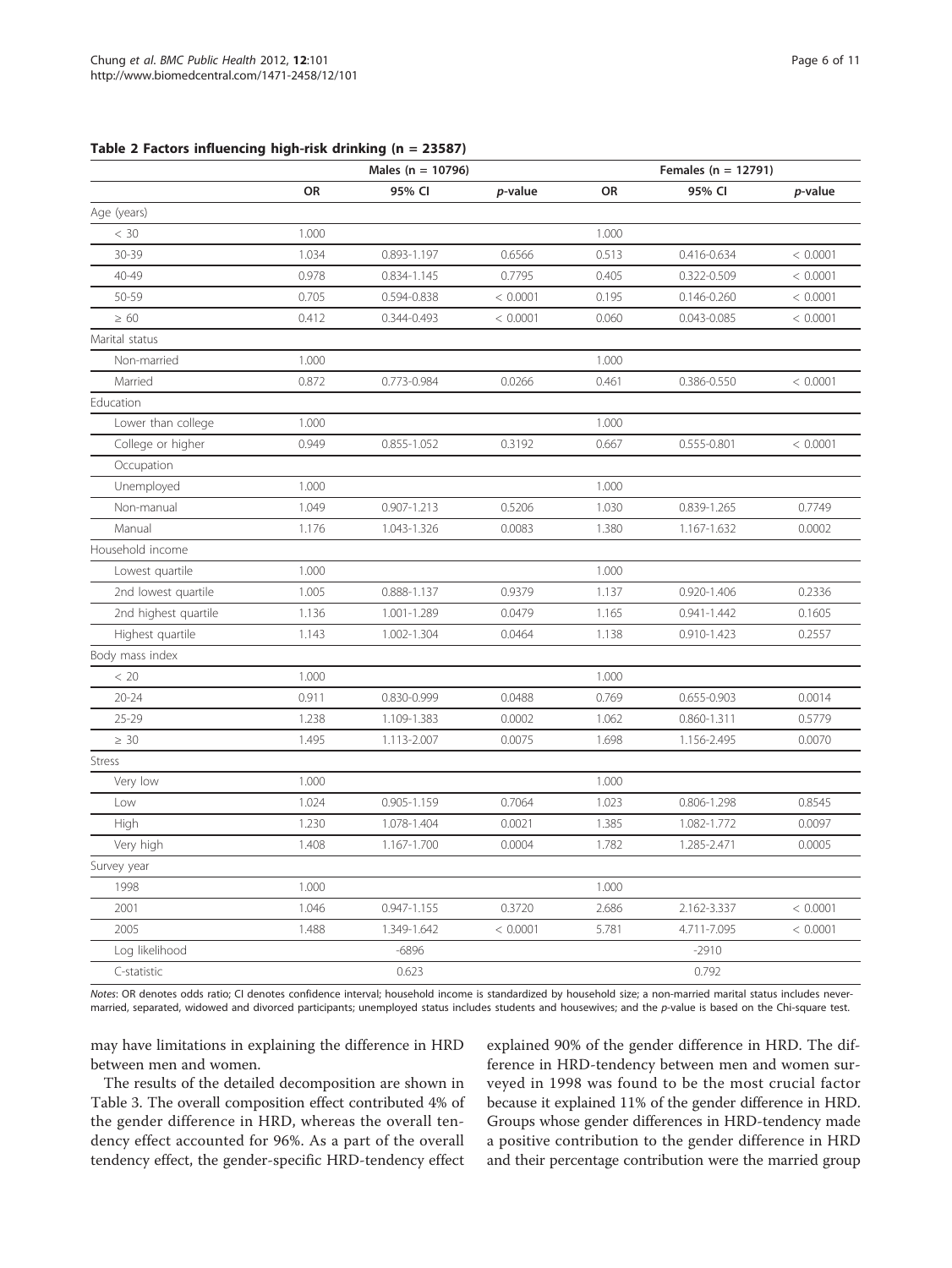<span id="page-6-0"></span>

| Table 3 Detailed decomposition of the gender difference in high-risk drinking: raw estimates and percentage |  |  |  |  |  |
|-------------------------------------------------------------------------------------------------------------|--|--|--|--|--|
| contributions ( $n = 23587$ )                                                                               |  |  |  |  |  |

|                         |                          |                          | Composition effect (C)   |                          |                 |            | Pure tendency effect (D) |         |
|-------------------------|--------------------------|--------------------------|--------------------------|--------------------------|-----------------|------------|--------------------------|---------|
|                         |                          | Raw effect               |                          | Contrib                  |                 | Raw effect |                          | Contrib |
|                         | <b>Estimate</b>          | s.e.                     | p-value                  | (%)                      | <b>Estimate</b> | s.e.       | p-value                  | (%)     |
| Age (years)             |                          |                          |                          |                          |                 |            |                          |         |
| $< 30$                  | $-0.05$                  | 0.000                    | < 0.0000                 | $-0.16$                  | $-1.930$        | 0.001      | < 0.0000                 | $-6.48$ |
| 30-39                   | 0.10                     | 0.000                    | < 0.0000                 | 0.35                     | $-0.698$        | 0.001      | < 0.0000                 | $-2.34$ |
| 40-49                   | 0.12                     | 0.000                    | < 0.0000                 | 0.39                     | $-0.192$        | 0.001      | 0.1366                   | $-0.65$ |
| 50-59                   | $-0.02$                  | 0.000                    | 0.0291                   | $-0.06$                  | 0.565           | 0.001      | < 0.0000                 | 1.90    |
| $\geq 60$               | 0.57                     | 0.000                    | < 0.0000                 | 1.92                     | 2.451           | 0.002      | < 0.0000                 | 8.23    |
| Marital status          |                          |                          |                          |                          |                 |            |                          |         |
| Non-married             | $-0.12$                  | 0.001                    | 0.0321                   | $-0.39$                  | $-1.180$        | 0.001      | < 0.0000                 | $-3.96$ |
| Married                 | $-0.12$                  | 0.001                    | 0.0300                   | $-0.39$                  | 2.507           | 0.003      | < 0.0000                 | 8.42    |
| Education               |                          |                          |                          |                          |                 |            |                          |         |
| Lower than college      | $-0.08$                  | 0.001                    | 0.3231                   | $-0.27$                  | $-1.576$        | 0.003      | < 0.0000                 | $-5.29$ |
| College or higher       | $-0.08$                  | 0.001                    | 0.3208                   | $-0.27$                  | 0.459           | 0.001      | < 0.0000                 | 1.54    |
| Occupational status     |                          |                          |                          |                          |                 |            |                          |         |
| Unemployed              | 0.53                     | 0.003                    | 0.0760                   | 1.79                     | 0.295           | 0.003      | 0.3615                   | 0.99    |
| Non-manual              | $-0.06$                  | 0.001                    | 0.5735                   | $-0.20$                  | 0.093           | 0.001      | 0.1937                   | 0.31    |
| Manual                  | 0.46                     | 0.002                    | 0.0027                   | 1.54                     | $-0.441$        | 0.002      | 0.0043                   | $-1.48$ |
| Household income        |                          |                          |                          |                          |                 |            |                          |         |
| Lowest quartile         | 0.06                     | 0.000                    | 0.1098                   | 0.20                     | 0.105           | 0.002      | 0.4973                   | 0.35    |
| 2nd lowest quartile     | $-0.01$                  | 0.000                    | 0.0816                   | $-0.02$                  | $-0.258$        | 0.001      | 0.0502                   | $-0.87$ |
| 2nd highest quartile    | 0.02                     | 0.000                    | 0.0815                   | 0.07                     | 0.031           | 0.001      | 0.8051                   | 0.11    |
| Highest quartile        | 0.03                     | 0.000                    | 0.0705                   | 0.10                     | 0.116           | 0.001      | 0.3906                   | 0.39    |
| Body mass index         |                          |                          |                          |                          |                 |            |                          |         |
| < 20                    | $-0.11$                  | 0.000                    | 0.0057                   | $-0.38$                  | $-0.177$        | 0.002      | 0.4109                   | $-0.59$ |
| $20 - 24$               | 0.16                     | 0.000                    | < 0.0000                 | 0.52                     | 0.631           | 0.003      | 0.0410                   | 2.12    |
| 25-29                   | 0.00                     | 0.000                    | 0.1052                   | 0.02                     | 0.249           | 0.002      | 0.1041                   | 0.84    |
| $\geq 30$               | $-0.06$                  | 0.000                    | 0.0149                   | $-0.21$                  | $-0.056$        | 0.000      | 0.2085                   | $-0.19$ |
| <b>Stress</b>           |                          |                          |                          |                          |                 |            |                          |         |
| Very low                | 0.02                     | 0.000                    | 0.0027                   | 0.07                     | 0.165           | 0.001      | 0.1472                   | 0.56    |
| Low                     | $-0.01$                  | 0.000                    | 0.0004                   | $-0.03$                  | 0.502           | 0.002      | 0.0391                   | 1.69    |
| High                    | 0.00                     | 0.000                    | 0.0920                   | 0.01                     | $-0.101$        | 0.002      | 0.5248                   | $-0.34$ |
| Very high               | 0.01                     | 0.000                    | 0.0013                   | 0.03                     | $-0.107$        | 0.001      | 0.0575                   | $-0.36$ |
| Survey year             |                          |                          |                          |                          |                 |            |                          |         |
| 1998                    | $-0.04$                  | 0.000                    | < 0.0000                 | $-0.14$                  | 3.149           | 0.002      | < 0.0000                 | 10.57   |
| 2001                    | 0.00                     | 0.000                    | 0.0004                   | 0.00                     | $-0.637$        | 0.001      | < 0.0000                 | $-2.14$ |
| 2005                    | $-0.07$                  | 0.000                    | < 0.0000                 | $-0.24$                  | $-2.264$        | 0.001      | < 0.0000                 | $-7.60$ |
| G-S tendency effect (G) | $\overline{\phantom{a}}$ | $\overline{\phantom{a}}$ | $\overline{\phantom{a}}$ | $\overline{\phantom{a}}$ | 26.813          | 0.010      | < 0.0000                 | 90.05   |
| Total                   | 1.262                    | 0.004                    | 0.0028                   | 4.24                     | 28.515          | 0.007      | < 0.0000                 | 95.76   |

Notes: G-S tendency effect (G) denotes the gender-specific high-risk-drinking tendency effect; given the small magnitude of difference, estimates in raw effects are multiplied by 100; C+D+G equals 0.298, being consistent with the gender difference in the proportion of high-risk drinking; non-married for marital status includes never-married, separated, widowed, and divorced participants; unemployed includes students and housewives; household income is standardized by household size; s.e. denotes standard error; contrb denotes contribution.

(8%), the 60+ group (8%), the 20-24 BMI group (2%), the 50-59 year group (2%), and the low-level stress group (2%). Conversely, those groups that showed a negative contribution to the gender difference in HRD and their percentage contributions were persons surveyed in 2005 (8%), of < 30 years (6%), those having a lower than college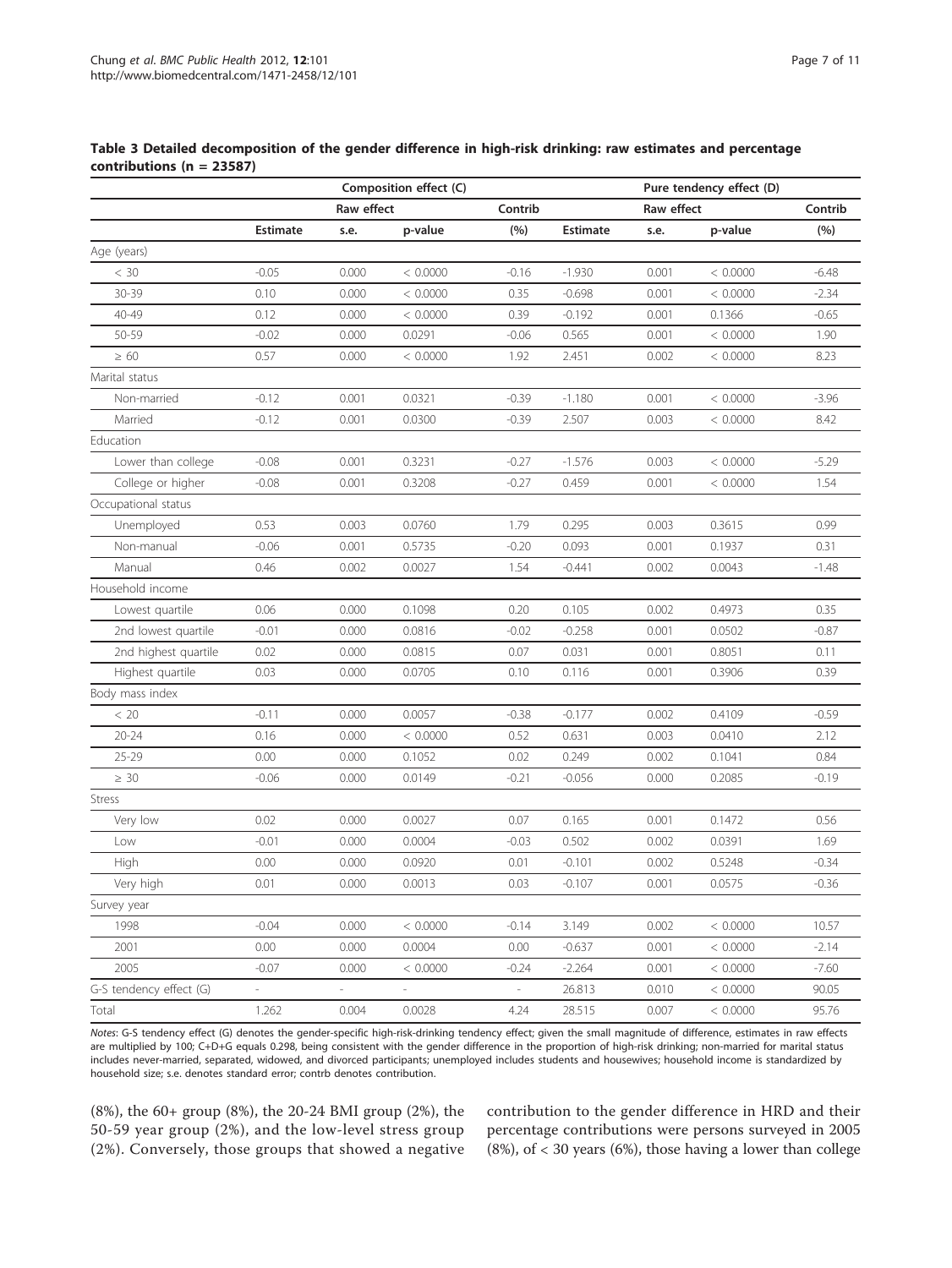level of education (5%), non-married people (4%), those aged 30-39 years (2%), those surveyed in 2001 (2%), and those with manual labour jobs (1%). Among factors contributing to the composition effects, most characteristics made a small or insignificant contribution to the gender difference in HRD. Among them, the gender difference in the proportion of persons aged 60+ years and the gender difference in manual job workers each contributed to 2% of the gender difference in HRD.

## **Discussion**

In many previous studies, excessive alcohol drinking decreased with age or related to the inverted U-shape [[22-24\]](#page-9-0). In addition, previous studies in Russian showed that both men and women had a tendency toward lower frequency of drinking at an older age, but this was significant only for women [\[18](#page-9-0)]. In this study, we found a steeper decrease in HRD with aging in women than men. According to our results, the gender difference in the HRD-tendency of persons < 30 years negatively contributed 6% in the gender difference in HRD, whereas persons of 60+ years positively contributed 8%. Based on these results, anti-HRD policies need to address men and women differently in terms of age. Moreover, in respect that the young generation, especially young Korean women, have a recent tendency toward higher HRD rate due to the their greater participation in social activities and the higher rate of their alcohol drinking. It is necessary for public health authorities to develop anti-HRD policies for them, so that they can easily recognize problems due to excessive alcohol drinking and be guided into a sound and healthy drinking culture.

We found that being married contributed negatively to the likelihood of HRD in both men and women, but this was more pronounced in women than men. A Korean culture-specific reason may be that, after being married, women are typically forced to stop working or are discouraged from HRD more strongly than men because of the rigidly patrilineal kinship system influenced by Confucianism [[53](#page-10-0)]. Also, unmarried persons were generally more likely to be engaged in unhealthy behaviour, such as smoking, heavy drinking and poor diet [[54](#page-10-0),[55\]](#page-10-0). The results of our decomposition analyses consistently revealed that the gender difference in the HRD-tendency in married persons was one of the strongest positive contributors (8%) to the gender difference in HRD. Considering that the prevalence of HRD is very low in married women in Korea, anti-HRD policies targeting married men might be needed to reduce their HRD-tendency and narrow the gender difference in HRD.

The relationship between education level and drinking behavior was mixed. Some studies have suggested that better educated women are more likely to abuse alcohol than their less well educated counterparts [[31](#page-10-0)]. Meanwhile some studies found that the level of education is generally negatively associated with heavy alcohol consumption in both men and women [[22,27](#page-9-0)-[30,56](#page-10-0)], a tendency we also observed. HRD decreased when both the men and women had a higher level of education, but it was significant only for women. It may be that better-educated individuals are more likely to have greater knowledge of the risks of abusing alcohol [[31,57](#page-10-0)]. Our decomposition analyses showed a negative contribution of a lower-than-college-level of education on the HRD tendency and a positive contribution of college level education or higher on the HRD tendency. Considering the results shown in Tables 1 and 2 together, anti-HRD policies seem to be relatively negatively effective in the HRD-tendency of women with a lower than college level of education and men with a college level education or higher.

The relationship between occupation and drinking behaviour is inconsistent. Most previous studies have reported that being unemployed has a positive association with HRD [[2,](#page-9-0)[32](#page-10-0)-[34](#page-10-0)]. Employed, blue-collar and manual workers have also shown some significant relationships with heavier alcohol consumption [[58,59\]](#page-10-0). However, not all studies have been consistent in this finding [\[58,60](#page-10-0)]. We also found that manual labourers were more likely to engage in HRD than either unemployed or non-manual labourers, regardless of gender. Considering that non-manual jobs generally are positioned at a higher place in the socio-economic hierarchy than manual jobs [[61\]](#page-10-0), a greater ability to pay for alcohol among the non-manual laborers enables them to engage in HRD compared to the manual laborers. However, in Korea, there is little financial barrier to engaging in HRD due to the affordability of cheap, traditional alcoholic beverages. According to our decomposition analyses, the HRD-tendency difference between men and women manual workers seemed to decrease the gender difference in HRD. This result suggests that anti-HRD policies to reduce the HRD among women with manual jobs may decrease the gender difference in HRD through the reduction of HRD-tendency difference between men and women manual workers.

Most previous studies have shown that economic difficulties are positively associated with HRD [\[22\]](#page-9-0). In Russia, for example, economic problems had a positive relationship with HRD in men, but not in women. The Russian study explained that growing unemployment, wage reductions, and maladjustment to stress in men resulted in increasing HRD, but that the causal relationship between economic difficulties and HRD could not be explained. We found that a higher level of household income was significantly and positively associated with HRD in men, but not significantly so in women. Compared to the poor, it is possible that a greater ability to pay for cheap or expensive alcohol among the rich enables them to engage in HRD.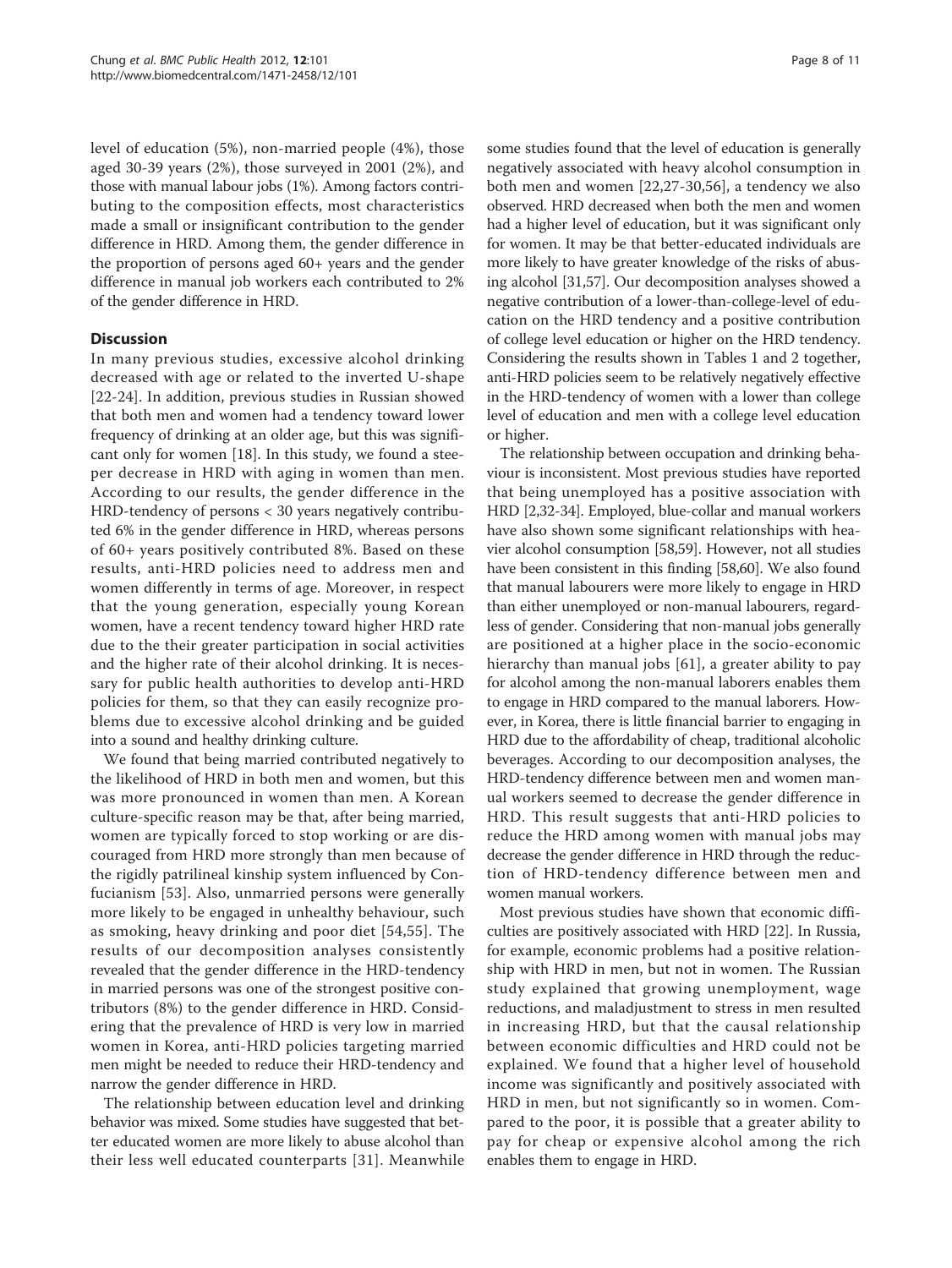BMI had inconsistent associations with HRD. It was reported in several longitudinal studies that heavy drinking in adolescence could potentially lead to overweight or obesity in adulthood [\[62,63\]](#page-10-0). But other longitudinal studies showed that only girl groups showed potential associations of regular alcohol drinking in adolescence with adult abdominal obesity [\[64](#page-10-0)]. In addition, some cross-sectional studies reported that both men [[65-67](#page-10-0)] and women [[65,68\]](#page-10-0) showed potential associations of excessive alcohol drinking with obesity. Some possible reasons of these reports on positive associations between HRD and BMI are because many studies argue that increasing energy intake due to ingestion of alcohol is itself a major risk factor of obesity, and Korean people usually consume the traditional cheap spirit "soju" with food like pork. Our decomposition analyses suggest that if the HRD-tendency of men with a BMI of 20-24 was lowered to that of similar women, the gender difference would be reduced by 2%.

Stress and associated distress are important factors in HRD [\[18](#page-9-0)]. Some studies report that an alcohol disorder is driven by prior episodes of depression [\[69,70](#page-10-0)], whereas other studies report the contrary (i.e. alcohol disorders lead to depression) [[71](#page-10-0)]. Several longitudinal studies have reported that depressive symptoms predict alcohol problems more strongly for women than for men [[70](#page-10-0),[72](#page-10-0)]. Together with evidence of a positive association between stress and HRD in men and women, our study shows that the positive association was much clearer in women than men, similar to the findings of Temple et al.(1991) [[73](#page-10-0)]. Because HRD is often regarded as a response to stress in people's lives, this suggests that, all other things being equal, fewer means of relieving stress other than HRD are available to women than men in Korea.

Our decomposition analysis revealed that the gender difference in the HRD-tendency of persons surveyed in 1998, 2001, and 2005 contributed significantly to an 11% increase, a 2% decrease and an 8% decrease, respectively, in the gender difference in HRD. These results indicate that after adjusting for socio-economic characteristics, women and men HRD behaviour tends to converge with time. It has also been suggested that the increasing HRD behaviour among women should be considered a target for future preventative programs.

Our study provides evidence that the gender-specific HRD-tendency effect, which represents contributions due to gender difference in a gender-specific constant term, is the major contributor to the gender difference in HRD (90%). This finding is very important because, without considering the gender-specific constant term, gender differences in HRD are only explained by the differences in socio-economic characteristics and their associated likelihood of HRD. Differences in gender-specific constant terms between men and women may be related to gender-specific characteristics such as physiology or biological predispositions, gender role orientations, social norms, knowledge of the risks of abusing alcohol [[9,10,14](#page-9-0),[15,18](#page-9-0)[,31,57](#page-10-0)].

## Conclusion

This is a novel study that estimates quantitatively the separate contributions of sets of factors underlying composition and tendency effects to explain the gender differences in HRD. The gender-specific HRD-tendency effect explained 90% of the gender differences in HRD in Korea. This study is meaningful in that it detected factors for which political intervention might reduce the gender differences in HRD. Moreover, it has other advantages. First, the number of subjects in this study  $(n = 23,587)$ was sufficiently large enough to be representative of the national population. Second, the importance of factors influencing the gender-specific HRD tendency have been quantified separately and emphasized.

However, the study has some limitations. First, no definite causal relationship between HRD and related socioeconomic factors could be established because the study was cross-sectional in design. Second, there may be inaccuracies in the raw drinking data. Respondents were likely to report the frequency or amount of their drinking inaccurately, and some responses might have been left out, which might result in underestimating or overestimating HRD. Third, some potential factors (e.g., the price of the alcoholic beverages and peer networks) influencing gender differences in HRD could not be analyzed because national surveys in Korea have no detailed information about them. Fourth, it was impossible to report the share of observed components in explaining the gender differences in HRD. A new decomposition method to calculate the predictive power should be developed. Finally, we used the decomposition methodology of Yun (2008) [[48\]](#page-10-0), while alternative decomposition methods [[74,75](#page-10-0)] that adopted a sequential replacement approach may provide differing results.

According to our results, gender differences in HRDtendency (or inclination) accounted for 96% of the gender difference in HRD in Korea, whereas gender differences in observed socio-economic characteristics explained just 4% of the difference. The gender difference in the gender-specific constant term accounts for 90% of the gender difference in HRD. Factors influencing the gender-specific HRD-tendency were important in explaining the gender difference in HRD. In order to explore gender differences in HRD, more attention should be paid to factors underlying the gender-specific HRD-tendency rather than conventional factors.

In Korea, its sociocultural norms and values were formed on the basis of Confucianism from the medieval days, so alcohol drinking was traditionally considered a masculine behaviour, whereas women was excluded from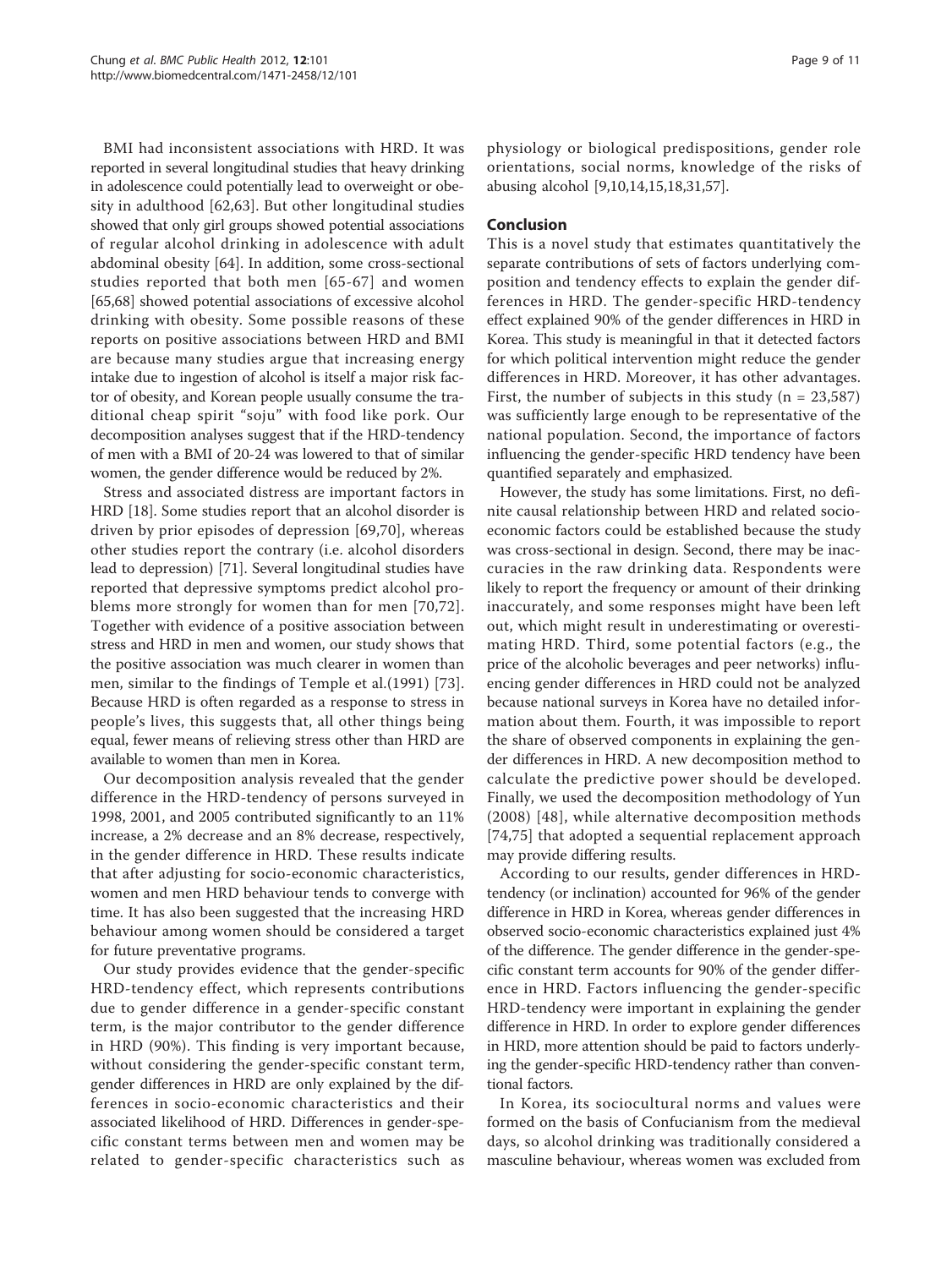<span id="page-9-0"></span>drinking culture due to women's chastity and their roles as nurturer of children. That is why there have been gradually expanding social and academic interests in the issue of women's alcohol drinking and the reasons of gender difference in HRD over a few recent decades where women have more positively joined social career activities. In order to investigate why Korea has showed any occurrence of gender differences in HRD according to this sociocultural context, it is necessary to make a further comprehension about sociocultural norms and values on which Korean alcohol drinking culture is based, as well as men/women differences in socioeconomic characteristics and physiological or biological predispositions which have been addressed by previous studies. Here, it also includes any understanding about traditional gender roles and their changes in Korean society. In addition, despite more positive participations of women in social career activities and more chances for them to drink alcohol, there are still gender differences in alcohol drinking culture in Korea, such as social biases against women's alcohol drinking. Thus, to effective reduce HRD in Korea, it is necessary to understand such gender differences in social norms and values, gender roles and alcohol drinking culture as men and women experience in each society, and thereby develop any gender-differentiated intervention strategies for men and women on the basis of this understanding. Furthermore, more investigation is needed to identify factors underlying the gender-specific HRD tendency.

#### Author details

<sup>1</sup>Department of Health Policy and Management, Graduate School of Public Health, Yonsei University, Seoul, South Korea. <sup>2</sup>Institute of Health Services Research, Yonsei University, Seoul, South Korea. <sup>3</sup>Department of Public Health, Yonsei University Graduate School, Seoul, South Korea. <sup>4</sup>Health Insurance Policy Research Institute, National Health Insurance Corporation, Seoul, South Korea.

#### Authors' contributions

WJC supervised all stages of the study, including originating the study and developing the analytic plan, and writing the article. SJL reviewed draft and provided critical feedback on the draft. SML helped to initiate the study and interpret findings, and provided feedback on article drafts. All authors read and approved the final manuscript.

#### Competing interests

The authors declare that they have no competing interests.

#### Received: 20 January 2011 Accepted: 6 February 2012 Published: 6 February 2012

#### References

- 1. Booth BM, Curran GM: [Variations in drinking patterns in the rural South:](http://www.ncbi.nlm.nih.gov/pubmed/17127544?dopt=Abstract) [joint effects of race, gender, and rural residence.](http://www.ncbi.nlm.nih.gov/pubmed/17127544?dopt=Abstract) Am J Drug Alcohol Abuse 2006, 32:561-568.
- Bobak M, McKee M, Rose R, Marmot M: [Alcohol consumption in a national](http://www.ncbi.nlm.nih.gov/pubmed/10665075?dopt=Abstract) [sample of the Russian population.](http://www.ncbi.nlm.nih.gov/pubmed/10665075?dopt=Abstract) Addiction 1999, 94:857-866.
- Malyutina S, Bobak M, Kurilovitch S, Ryizova E, Nikitin Y, Marmot M: [Alcohol](http://www.ncbi.nlm.nih.gov/pubmed/11440608?dopt=Abstract) [consumption and binge drinking in Novosibirisk, Russia, 1985-95.](http://www.ncbi.nlm.nih.gov/pubmed/11440608?dopt=Abstract) Addiction 2001, 96:987-995.
- 4. Martin AL: Alcohol, Sex, and Gender in Late Medieval and Early Modern Europe New York: Palgrave MacMillan; 2001.
- 5. Nicholson A, Bobak M, Murphy M, Rose R, Marmot M: [Alcohol](http://www.ncbi.nlm.nih.gov/pubmed/16302037?dopt=Abstract) [consumption and increased mortality in Russian men and women: a](http://www.ncbi.nlm.nih.gov/pubmed/16302037?dopt=Abstract) [cohort study based on the mortality of relatives.](http://www.ncbi.nlm.nih.gov/pubmed/16302037?dopt=Abstract) Bull World Health Organ 2005, 83:812-819.
- 6. Seale JP, Seale JD, Alvarado M, Vogel RL, Terry NE: [Prevalence of problem](http://www.ncbi.nlm.nih.gov/pubmed/11912078?dopt=Abstract) [drinking in a Venezuelan Native American population.](http://www.ncbi.nlm.nih.gov/pubmed/11912078?dopt=Abstract) Alcohol Alcohol 2002, 37:198-204.
- 7. Corrigan EM: [Gender differences in alcohol and other drug use.](http://www.ncbi.nlm.nih.gov/pubmed/4083108?dopt=Abstract) Addict Behav 1985, 10:313-317.
- 8. McCrady BS: Alcoholism. In Handbook of Behavioral Medicine for Women. Edited by: Belchman EA, Brownell KO. New York: Pergamon; 1988:356-368.
- 9. Horwitz AV, Videon TM, Schmitz MF, Davis D: [Rethinking twins and](http://www.ncbi.nlm.nih.gov/pubmed/12866384?dopt=Abstract) [environments: possible sources for assumed genetic influences in twin](http://www.ncbi.nlm.nih.gov/pubmed/12866384?dopt=Abstract) [research.](http://www.ncbi.nlm.nih.gov/pubmed/12866384?dopt=Abstract) J Health Soc Behav 2003, 44:111-129.
- 10. Van Gundy K, Schieman S, Kelley MS, Rebellon CJ: [Gender role orientations](http://www.ncbi.nlm.nih.gov/pubmed/16139405?dopt=Abstract) [and alcohol use among Moscow and Toronto adults.](http://www.ncbi.nlm.nih.gov/pubmed/16139405?dopt=Abstract) Soc Sci Med 2005, 61:2317-2330.
- 11. Jang SO: How to prevent drinking problems among college females? J Korean Alcohol Sci 2006, 7:53-66.
- 12. Choi SW, Kim JS, Jung JG, Kim SS, Kim SM, Lim CS, Lee SH: Usefulness of biomarkers to screen heavy drinking in Korean females. J Korean Acad Fam Med 2008, 29:412-417.
- 13. Horwitz AV, White HR: [Gender role orientations and styles of pathology](http://www.ncbi.nlm.nih.gov/pubmed/3611702?dopt=Abstract) [among adolescents.](http://www.ncbi.nlm.nih.gov/pubmed/3611702?dopt=Abstract) J Health Soc Behav 1987, 28:158-170.
- 14. Huselid RF, Cooper ML: [Gender roles as mediators of sex differences in](http://www.ncbi.nlm.nih.gov/pubmed/1464719?dopt=Abstract) [adolescent alcohol use and abuse.](http://www.ncbi.nlm.nih.gov/pubmed/1464719?dopt=Abstract) *J Health Soc Behav* 1992, 33:348-362.
- 15. Lengua L, Stormshak EA: Gender, gender roles, and personality: gender differences in the prediction of coping and psychological symptoms. Sex Roles 2000, 43:787-820.
- 16. Kim W, Kim S: Women'[s alcohol use and alcoholism in Korea.](http://www.ncbi.nlm.nih.gov/pubmed/18649231?dopt=Abstract) Subst Use Misuse 2008, 43:1078-1087.
- 17. Jang SO, Jung E: Sex differences in drinking behavior and sex role expectations. J Soc Sci 2008, 27:89-106, (Korean).
- 18. Cockerham WC, Hinote BP, Abbott P: [Psychological distress, gender, and](http://www.ncbi.nlm.nih.gov/pubmed/16887246?dopt=Abstract) [health lifestyles in Belarus, Kazakhstan, Russia, and Ukraine.](http://www.ncbi.nlm.nih.gov/pubmed/16887246?dopt=Abstract) Soc Sci Med 2006, 63:2381-2394.
- 19. Rehm J, Taylor B, Patra J: [Volume of alcohol consumption, patterns of](http://www.ncbi.nlm.nih.gov/pubmed/16869838?dopt=Abstract) [drinking and burden of disease in the European region 2002.](http://www.ncbi.nlm.nih.gov/pubmed/16869838?dopt=Abstract) Addiction 2006, 101:1086-1095.
- 20. Zaridze D, Maximovitch D, Lazarev A, Igitov V, Boroda A, Boreham J, Boyle P, Peto R, Boffetta P: [Alcohol poisoning is a main determinant of](http://www.ncbi.nlm.nih.gov/pubmed/18775875?dopt=Abstract) [recent mortality trends in Russia: evidence from a detailed analysis of](http://www.ncbi.nlm.nih.gov/pubmed/18775875?dopt=Abstract) [mortality statistics and autopsies.](http://www.ncbi.nlm.nih.gov/pubmed/18775875?dopt=Abstract) Int J Epidemiol 2009, 38:143-153.
- 21. Abbott P: Living Conditions, Lifestyles, and Health in Armenia, Belarus, Georgia, Kazakhstan, Kyrgyzstan, Moldova, Russia and Ukraine: Social Trends 1990-2002 Vienna: Institute for Social Research; 2002.
- 22. Jukkala T, Makinen IH, Kislitsyna O, Ferlander S, Vagero D: [Economic strain,](http://www.ncbi.nlm.nih.gov/pubmed/18023952?dopt=Abstract) [social relations, gender, and binge drinking in Moscow.](http://www.ncbi.nlm.nih.gov/pubmed/18023952?dopt=Abstract) Soc Sci Med 2008, 66:663-674.
- 23. Pomerleau J, McKee M, Rose R, Haerpfer CW, Rotman D, Tumanov S: [Hazardous alcohol drinking in the former Soviet Union: a cross-sectional](http://www.ncbi.nlm.nih.gov/pubmed/18245818?dopt=Abstract) [study of eight countries.](http://www.ncbi.nlm.nih.gov/pubmed/18245818?dopt=Abstract) Alcohol Alcohol 2008, 43:351-359.
- 24. Windle M, Spear LP, Fuligni AJ, Angold A, Brown JD, Pine D, Smith GT, Giedd J, Dahl RE: [Transitions into underage and problem drinking:](http://www.ncbi.nlm.nih.gov/pubmed/18381494?dopt=Abstract) [developmental processes and mechanisms between 10 and 15 years of](http://www.ncbi.nlm.nih.gov/pubmed/18381494?dopt=Abstract) [age.](http://www.ncbi.nlm.nih.gov/pubmed/18381494?dopt=Abstract) Pediatrics 2008, 121:S273-S289.
- 25. Leonard KE, Rothbard JC: Alcohol and the marriage effect. J Stud Alcohol 1999, 13(Suppl):139-146.
- 26. Power C, Rodgers B, Hope S: [Heavy alcohol consumption and marital](http://www.ncbi.nlm.nih.gov/pubmed/10790900?dopt=Abstract) [status: disentangling the relationship in a national study of young](http://www.ncbi.nlm.nih.gov/pubmed/10790900?dopt=Abstract) [adults.](http://www.ncbi.nlm.nih.gov/pubmed/10790900?dopt=Abstract) Addiction 1999, 94:1477-1487.
- 27. Knupfer G: [The prevalence in various social groups of eight different](http://www.ncbi.nlm.nih.gov/pubmed/2597807?dopt=Abstract) [drinking patterns, from abstaining to frequent drunkenness: analysis of](http://www.ncbi.nlm.nih.gov/pubmed/2597807?dopt=Abstract) [10 U.S. surveys combined.](http://www.ncbi.nlm.nih.gov/pubmed/2597807?dopt=Abstract) Br J Addict 1989, 84:1305-1318.
- 28. Malyutina S, Bobak M, Kurilovitch S, Nikitin Y, Marmot M: [Trends in alcohol](http://www.ncbi.nlm.nih.gov/pubmed/14691077?dopt=Abstract) [intake by education and marital status in urban population in Russia](http://www.ncbi.nlm.nih.gov/pubmed/14691077?dopt=Abstract) [between the mid 1980s and the mid 1990s.](http://www.ncbi.nlm.nih.gov/pubmed/14691077?dopt=Abstract) Alcohol Alcohol 2004, 39:64-69.